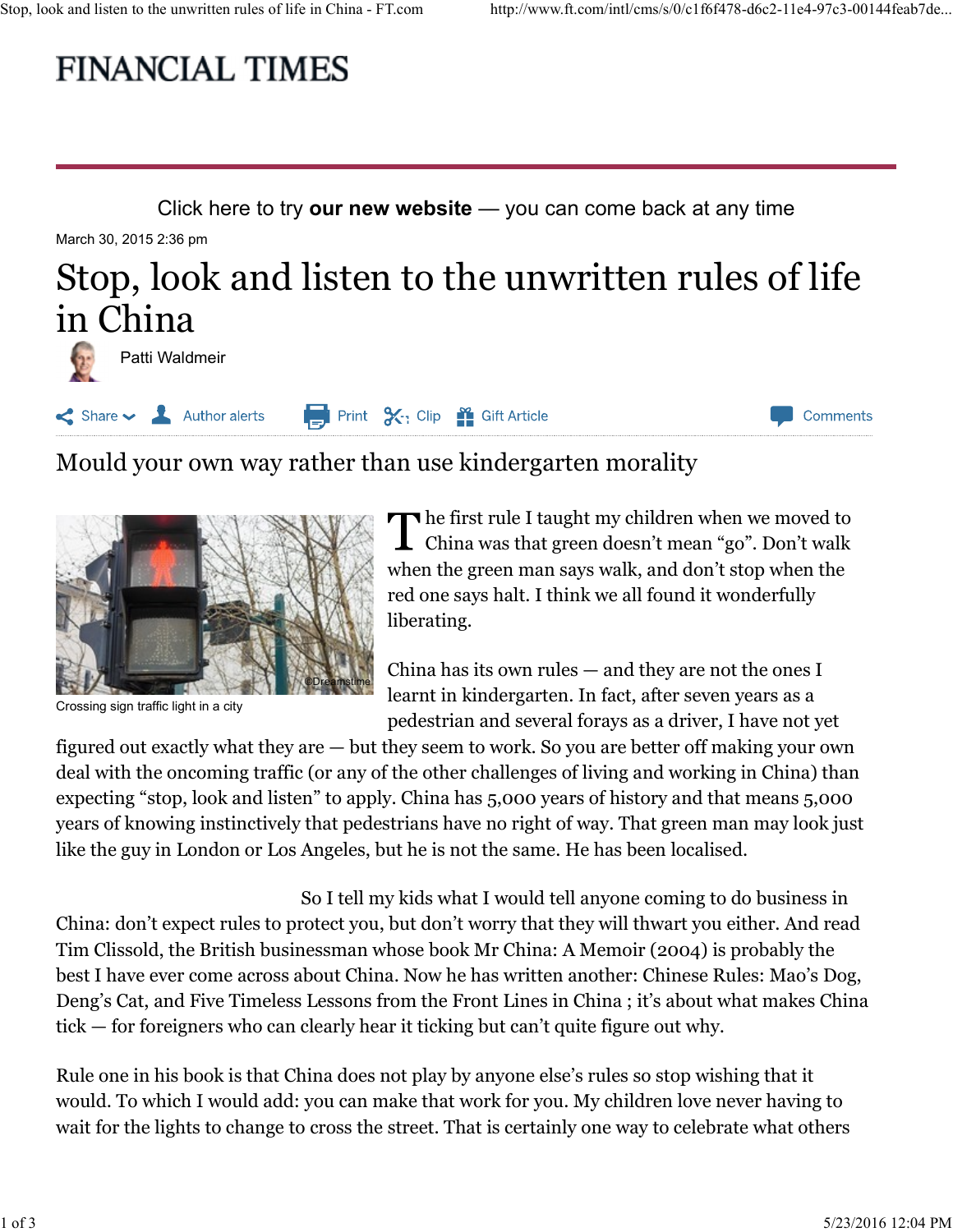might call lawlessness.

In the big picture, lawlessness has receded monumentally since we moved here in 2008. New laws, closely guided by western models, have been passed in virtually every area of business life in China, from intellectual property to competition law. But old habits die hard, and it may take decades for the habits of legality to trickle down to the average wage slave. So I still have plenty of daily opportunities to see people ignoring rules I thought were written in stone and to teach my kids how to make that work for them. Often, this happens in hotels, perhaps because "the customer is always right" is another one of those rules that China most definitely does not play by.

Recently, I took the kids to a five-star hotel for one of those quintessential parent-teen bonding excursions that involve letting them lie in a hotel Jacuzzi and order room service all day. When we got there, the hotel clerk calmly informed us that he had rented out our pre-paid room to another guest who really, really wanted to stay there.

Armed with my kindergarten rule book, I began to splutter about having booked through Priceline and paid with a credit card, which made it a binding contract, surely? But I didn't know how to say Priceline in Chinese and he wasn't having it anyway. Someone else was in our bed; that was the long and short of it.

Of course, in the end they found us a suite instead, and the kids celebrated by inviting several classmates to share the Jacuzzi and sleep over — in a room with a maximum official occupancy of two. So that is the teen version of the green man "don't walk" rule: if the other guy breaks the rules, so can you. You may get the better end of the bargain.

Clissold's fourth rule (I won't tell you the others; buy the book) is that given the choice between the right result and the right rule, China will always choose pragmatism. That one has worked in my family's favour, too: like the time when the police allowed us to license two dogs — in the same week that the law changed, making owning more than one dog illegal.

Being an inveterate stickler for the rules, I tried to point out to the accommodating cop that what we were doing was against the law. He indicated that, being a policeman and all, he was aware of the new law — so could I please stop looking my gift dog in the mouth and just go home.

My message to my kids, and to anyone else who wants to live a happy life in China, is not to get hung up on rules; nobody else does. And you must ditch the kindergarten morality. It is too simple for this place. Being an inveterate stickler for the rules, I tried to point out to the accommodating cop that what<br>we were doing was against the law. He indicated that, being a policeman and all, he was aware of<br>the new law – so could I

patti.waldmeir@ft.com

**RELATED TOPICS** China Society, China

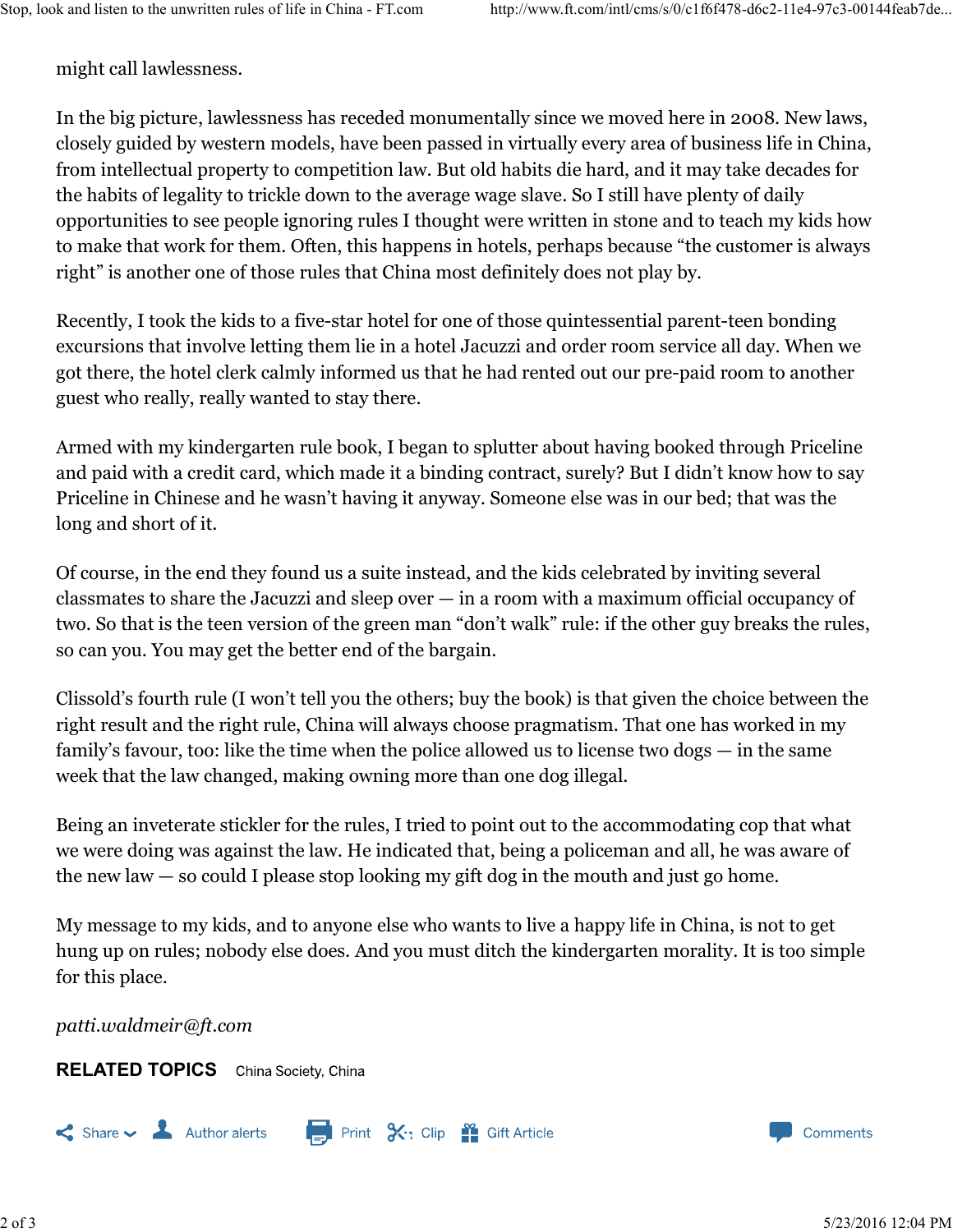

Week Ahead — G7 summit, Chelsea Flower Show — HP results



plants vs design



Chelsea Flower Show — Picking apart Buffett's Apple stake

Printed from: http://www.ft.com/cms/s/0/c1f6f478-d6c2-11e4-97c3-00144feab7de.html

Print a single copy of this article for personal use. Contact us if you wish to print more to distribute to others.

© THE FINANCIAL TIMES LTD 2016 FT and 'Financial Times' are trademarks of The Financial Times Ltd.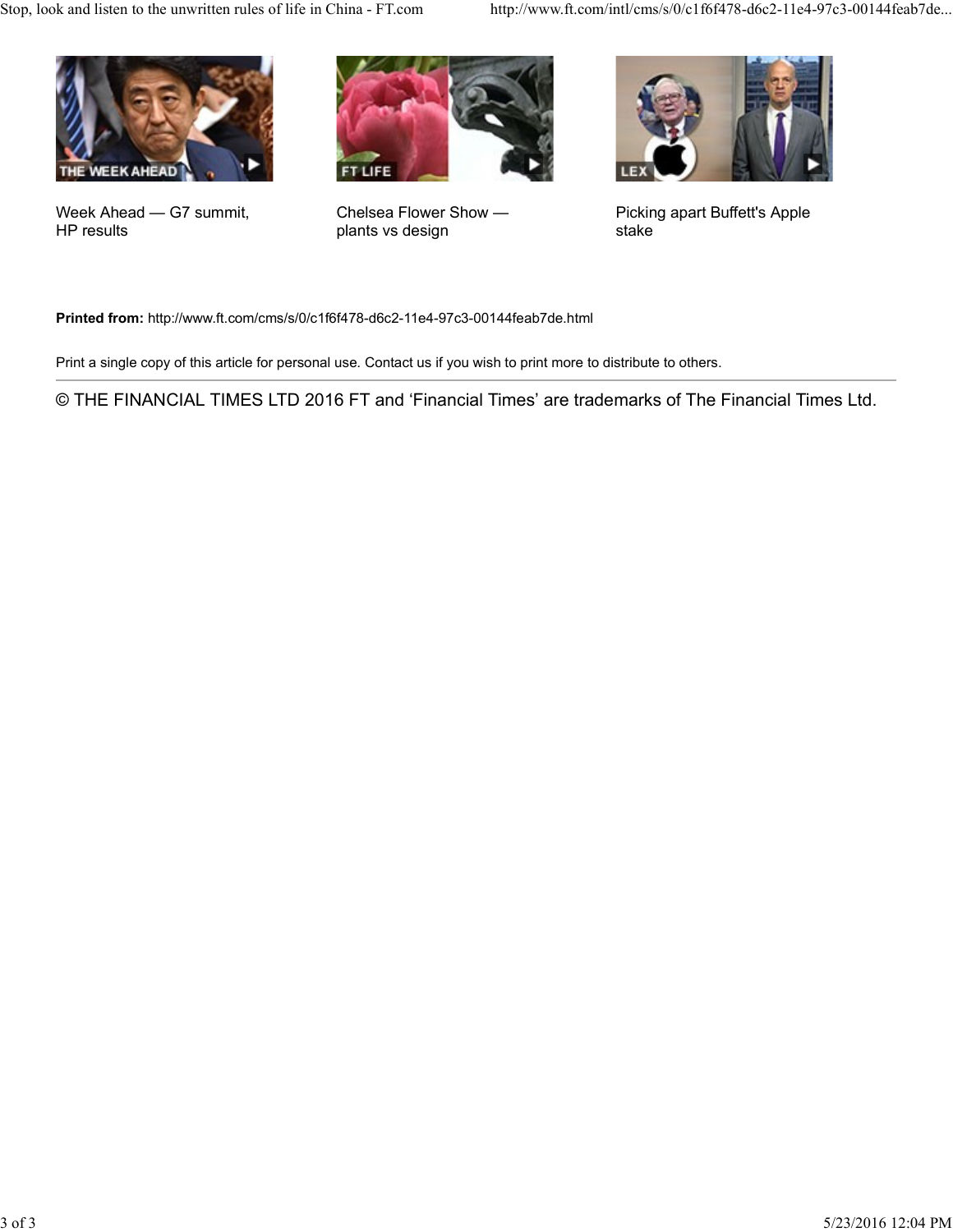# Beware the risks of giving staff in China the chop - FT.com http://www.ft.com/intl/cms/s/0/d2fd52d0-0386-11e5-b55e-00144feabdc0...<br>
FINANCIAL TIMES

Click here to try our new website  $-$  you can come back at any time

May 26, 2015 3:22 pm

## Beware the risks of giving staff in China the chop



### Sackings are never simple and can go haywire in a way that is all too common



he Wild West flavour of investing in China will be known to anyone who can spell IPO (or **L** better yet Hanergy). But it's not all multibillion-dollar stock losses and billionaire chairmen gone Awol. Sometimes the losses are tiny, the companies obscure and the people involved are nobodies doing business in the middle of nowhere. Don't let that fool you, though: even if the headline is small, the headache may be huge. The Wild West flavour of investing in China will be known to anyone who can spell IPO (or<br>better yet Hanergy). But it's not all multibillion-dollar stock losses and billionaire chairmen<br>gone Awol. Sometimes the losses are

Consider the case of Sorbic International: a London-listed Chinese food preservatives company with a market capitalisation of only £1.5m but a problem big enough to make anyone think twice about going into business in a country where corporate governance is stuck somewhere back in the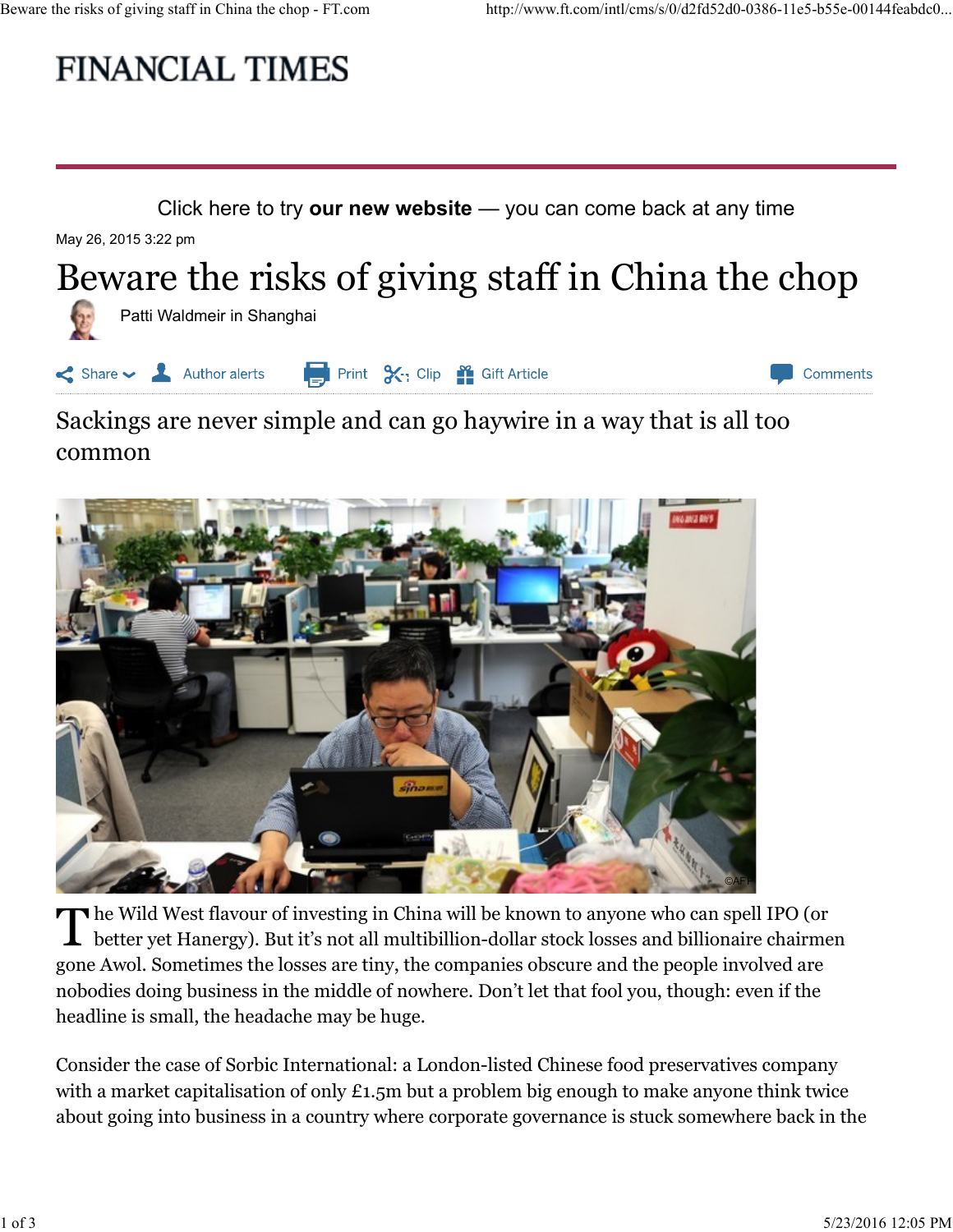Qing dynasty.

Sorbic, which is based in the coastal province of Shandong but listed on London's junior Aim exchange, this month gave the London Stock Exchange (Aim's overseer) an update on the suspension of its shares that should be required reading for anyone who still thinks there is low-hanging wealth ripe for the plucking in the Chinese hinterland.

Sorbic has removed its Chinese chief executive from office, and from his position as legal representative of the company in China. But sackings are never simple here — and this one has gone haywire in a way that is all too common, even in the Middle Kingdom of the 21st century.

Wang Yan Ting, the chief executive, "declined to hand over the company's corporate seals (chops) and business licences, which he removed from the premises before he was dismissed", Sorbic told the market.

That may not sound like a big deal to anyone doing business in jurisdictions where a chop is a carnivorous meal option. But corporate China is all about chops — which is why "steal the seal" is popular with disgruntled executives. With the chops and the business licences, Mr Wang can continue to control the company's bank accounts and day-to-day operations.

Sorbic says Mr Wang has used his power to transfer Rmb70m (\$11m) of the company's money to, well, they know not where. Worryingly, the company also pointed out that this had been brought to the attention of the local police, who "deemed Mr Wang's non co-operation as a commercial matter and were therefore unwilling to assist". (Sorbic says the Chinese authorities have since become involved.)

Not surprisingly, Mr Wang disputes all this. Zhang Yingzheng, his lawyer, told the Financial Times his client did not steal the seals. "The chops are still at the company and Mr Wang is also at the company, so Mr Wang did not take the chops. He is still operating the company. How could he operate the company without the chops?"

Nor did he divert Rmb70m in company funds, says the lawyer: Mr Wang is owed back pay, he says (an allegation Sorbic denies), and he was promised a 50.1 per cent share in the company (which Sorbic says is nothing to do with them as it relates to events "before Sorbic's acquisition of his business"). Mr Zhang helpfully added that, should the FT not print an "accurate" version of the dispute, "we will sue you, using the weapon of the law". Nor did he divert Rmb7om in company funds, says the lawyer: Mr Wang is owed back pay, he says (an allegation Sorbic denies), and he was promised a 50.1 per cent share in the company (which Sorbic says is nothing to do wit

It seems the law won't have much of a look-in resolving the he-said he-said, though. "It's a conundrum in China, that if you want to replace a legal rep, the change in legal rep document has to be 'chopped' by the outgoing legal rep, and if he takes the chops then you can't make the change," says John McLean, a UK accountant who is Sorbic's non-executive chairman. "Our approach is to get him to the table to negotiate because the legal system takes a long time."

"The HR law in China greatly favours the employee. It can enable people basically to . . . hold the